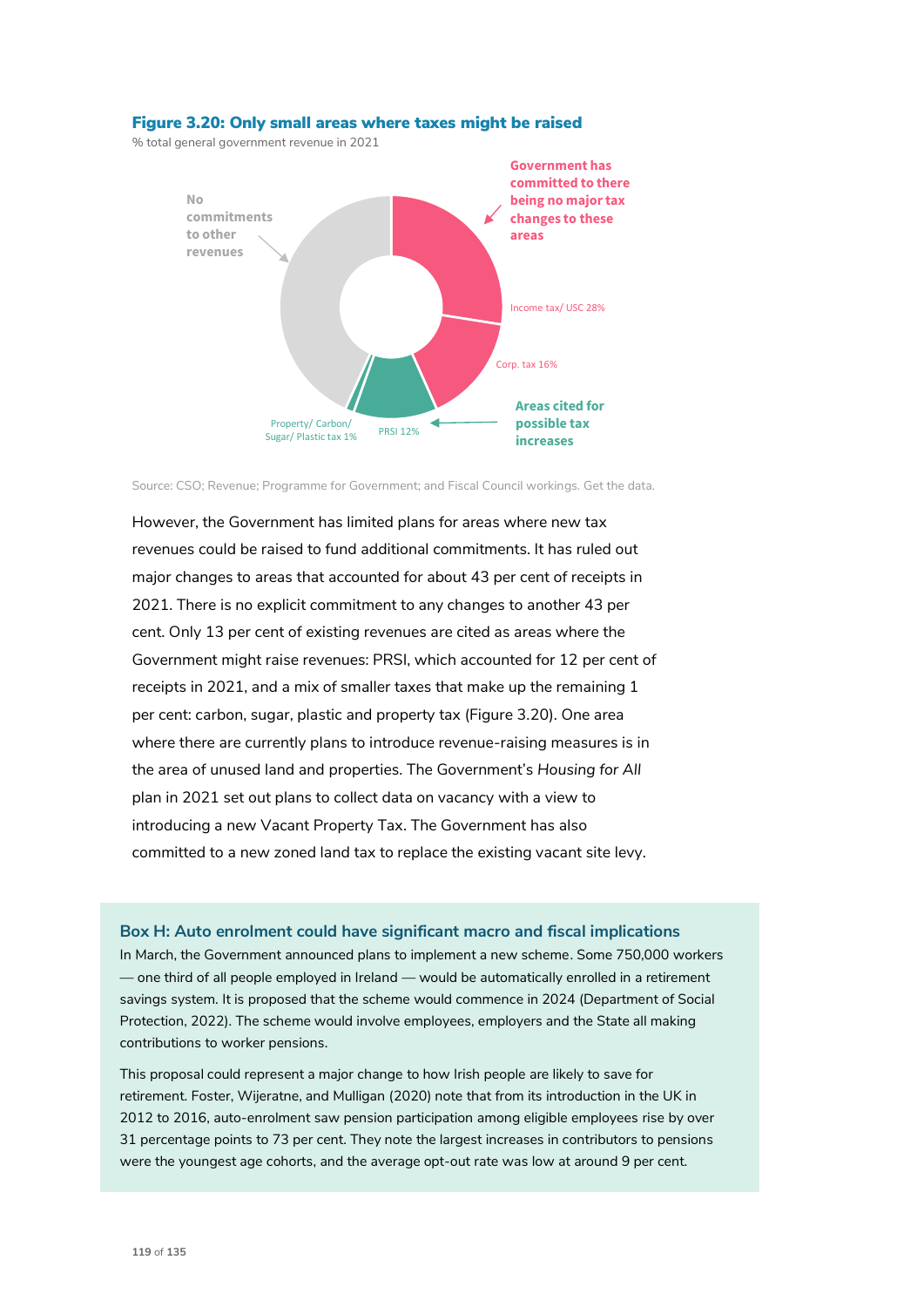As the Government notes, Ireland is the only OECD country not yet operating some form of auto enrolment system to promote savings for retirement (OECD, 2014).<sup>73</sup> This box looks at some of the potential implications for the economy and public finances.

### **Key details**

The proposed scheme is intended to encourage workers to save earlier with an opt-out rather than opt-in approach and by providing for significant employer and state contributions as well.

# Table H1: Pension contributions are proposed to increase over time

Pension contributions as a percentage of salary under auto-enrolment plans

|                                                | Employee | Employer | <b>State</b> | Total |
|------------------------------------------------|----------|----------|--------------|-------|
| 2024-2026                                      | 1.5      | 1.5      | 0.5          | 3.5   |
| 2027-2029                                      | 3.0      | 3.0      | 1.0          | 7.0   |
| 2030-2032                                      | 4.5      | 4.5      | 1.5          | 10.5  |
| 2033 onwards                                   | 6.0      | 6.0      | 2.0          | 14.0  |
| Source: Department of Social Protection, 2022. |          |          |              |       |

The scheme would work as follows:

- 1) From 2024, all employees aged 23 to 60 earning over €20,000 and not already in a work pension scheme will be automatically enrolled in one. Employees will have the option of opting out after participating in the scheme for six months.
- 2) Employees, employers and the state would all make contributions. Employers would match employees' contributions, while the state would top them up by €1 for every €3 saved by the participant. In other words, every €3 employee contribution would automatically grow to €7 before it is invested.
- 3) Both employer and employee contributions are to start at 1.5 per cent and increasing every three years by 1.5 per cent of qualifying earnings, reaching 6 per cent by year 10 (2033, see Table H1).
- 4) The drafting of legislation is set to commence this year.

#### **Economic and fiscal impacts**

The establishment of an auto enrollment scheme could have several effects. First, it will increase the level of pension coverage in the private sector.<sup>74</sup> This should see individuals with a financial situation that is better prepared for retirement and less likely to see significant falls in their income upon retirement. An increased level of private sector pensions coverage should also alleviate some of the pressure on the public pensions system. This is key, as demographic changes are expected to lead to significant additional fiscal costs (Fiscal Council, 2020).

Data from the Revenue Commissioners suggest that there would be approximately 750,000 employees enrolled in the initial phase. With an assumed 95 per cent retention rate and an

 $<sup>73</sup>$  At the time of the report, Ireland and New Zealand were the only countries without a</sup> mandatory earnings-related pillar for retirement savings. Since then, New Zealand has introduced a system whereby all employees are automatically enrolled in a pension scheme.  $74$  International experience would suggest that auto enrolment could increase pension coverage substantially (Bourquin et al, 2020; Chalmers et al., 2021; and Beshears et al. 2009). Of those not currently enrolled in a pension in Ireland, 45 per cent said they had not yet done so because they "never got around to organizing it" (CSO, 2021). This accounts for a larger share than those who said they could not afford to contribute (40 per cent).